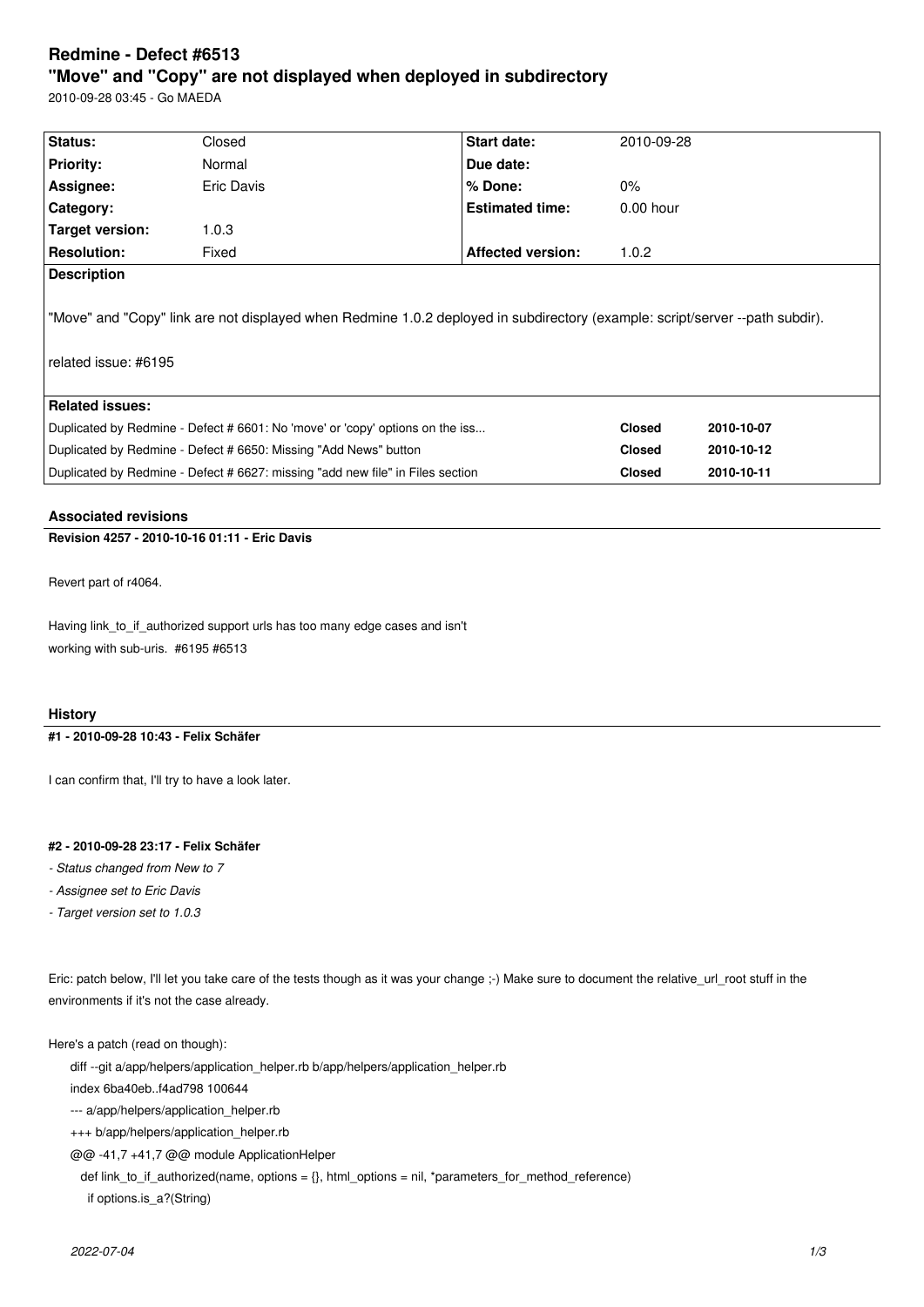begin

- route = ActionController::Routing::Routes.recognize\_path(options.gsub(/\?.\*/,"), :method => options[:method] || :get)
- route = ActionController::Routing::Routes.recognize\_path(options.match(/\A#{ActionController::Base.relative\_url\_root}(.\*)\?.\*\z/)[1],

:method => options[:method] || :get)

 link\_controller = route[:controller] link\_action = route[:action] rescue ActionController::RoutingError # Parse failed, not a route

This will require you to make rails aware of the subdirectory though, I know passenger takes care of this, webrick doesn't. You can pass the subdirectory information either through an environment variable: RAILS\_RELATIVE\_URL\_ROOT="/redmine" or through an entry in the config/environment.rb:

config.action\_controller.relative\_url\_root = "/redmine"

#### **#3 - 2010-10-05 19:32 - Fernando Hartmann**

This problem happens to me.

 $+1$ 

#### **#4 - 2010-10-13 02:32 - Felix Schäfer**

Eric, you broke it, you fix it :-) Seriously though, it seems more people get hit by this, anything amiss for commit?

#### **#5 - 2010-10-13 05:34 - Eric Davis**

Felix Schäfer wrote:

*anything amiss for commit?*

Time. I want to test it out, since that method is starting to get pretty nasty.

I'm thinking it might be a good idea to take another look at how Redmine is doing permissions and see if these things could be handled there (instead of running through the entire Routing system each time)...

#### **#6 - 2010-10-13 09:34 - Felix Schäfer**

Eric Davis wrote:

*Time. I want to test it out, since that method is starting to get pretty nasty.*

I was thinking more in the lines of code (no pun intended).

*I'm thinking it might be a good idea to take another look at how Redmine is doing permissions and see if these things could be handled there (instead of running through the entire Routing system each time)…*

Nothing I'd be against, but I'd still want this fixed as soon as possible even if it's with a somewhat bloated solution rather than holding off until we have